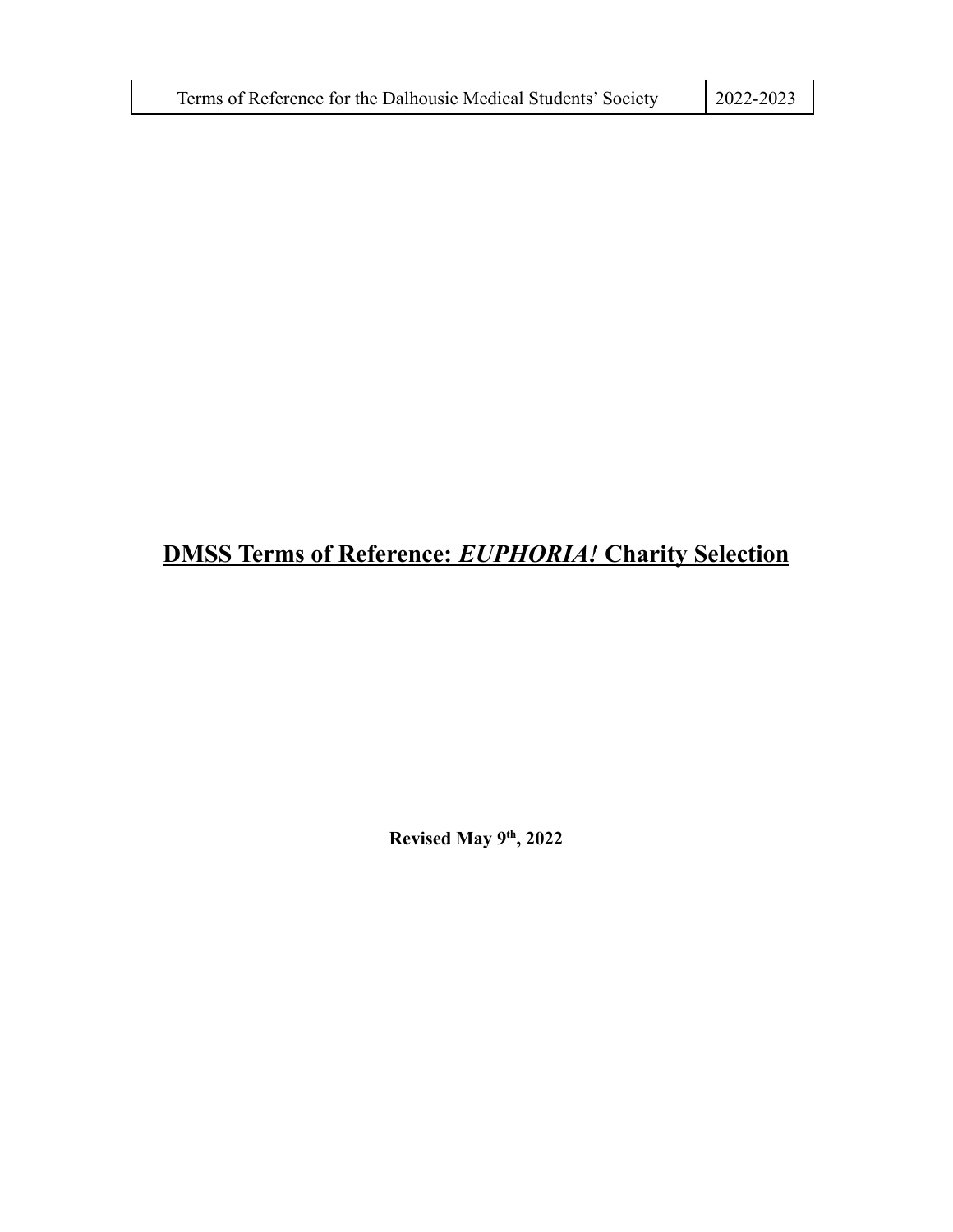| Terms of Reference for the Dalhousie Medical Students' Society | $\mid$ 2022-2023 |
|----------------------------------------------------------------|------------------|
|----------------------------------------------------------------|------------------|

### **Introduction**

Each year, the students at Dalhousie Medical School present *EUPHORIA!*, a variety show involving friendly competition between the classes that highlights the artistic talents of the students at the Medical School through story-telling, song and dance. Funds raised through ticket sales, class fundraising efforts and corporate donations are donated each year to a charity chosen by the students at the Medical School. The total donation is usually more than \$15,000.

## **Charity Eligibility**

Charities located in NS, NB, or PEI are eligible for nomination each year. In the event that charities in NS are selected for two consecutive years, the subsequent charity selected shall be located in NB or PEI. The recipient organization must be a registered charity with the Canadian Revenue Agency.

#### **Nominations and Timeline**

- a) Members of the Dalhousie Medical Students' Society (DMSS) will submit charity nominations to the VP Internal between June  $1<sup>st</sup>$  and June  $7<sup>th</sup>$  of each year. The nomination will include:
	- a. The name of the charity
	- b. The geographic location of the charity
	- c. Up to 100 words supporting the charity for selection
	- d. An email address with which the charity may be contacted.
- b) Nominated charities will be contacted and sent a nomination package via email (or regular mail and telephone) before June  $14<sup>th</sup>$ . The nomination package will include:
	- a. Information about *EUPHORIA!*
	- b. A proposal form (see Appendix 1)

#### **Nomination packages**

- a) Will be received until July  $15<sup>th</sup>$
- b) That are incomplete will not be considered
- c) Will be distributed in their entirety to all voting members of the DMSS for review
- d) Summaries of nomination packages will be presented to the members of the DMSS by the VP Internal at the first DMSS meeting following receipt of the completed nomination packages

#### **Voting procedure**

- a) Voting members of the DMSS will select the charity with a ranked voting system following presentation of nomination packages to the DMSS
- b) The charity with the greatest number of points will be awarded the nomination.
- c) In the event of a tie, the DMSS President will act as the tiebreaker vote.

## **Charity Announcement**

d) The selected charity shall be announced simultaneously to students in all four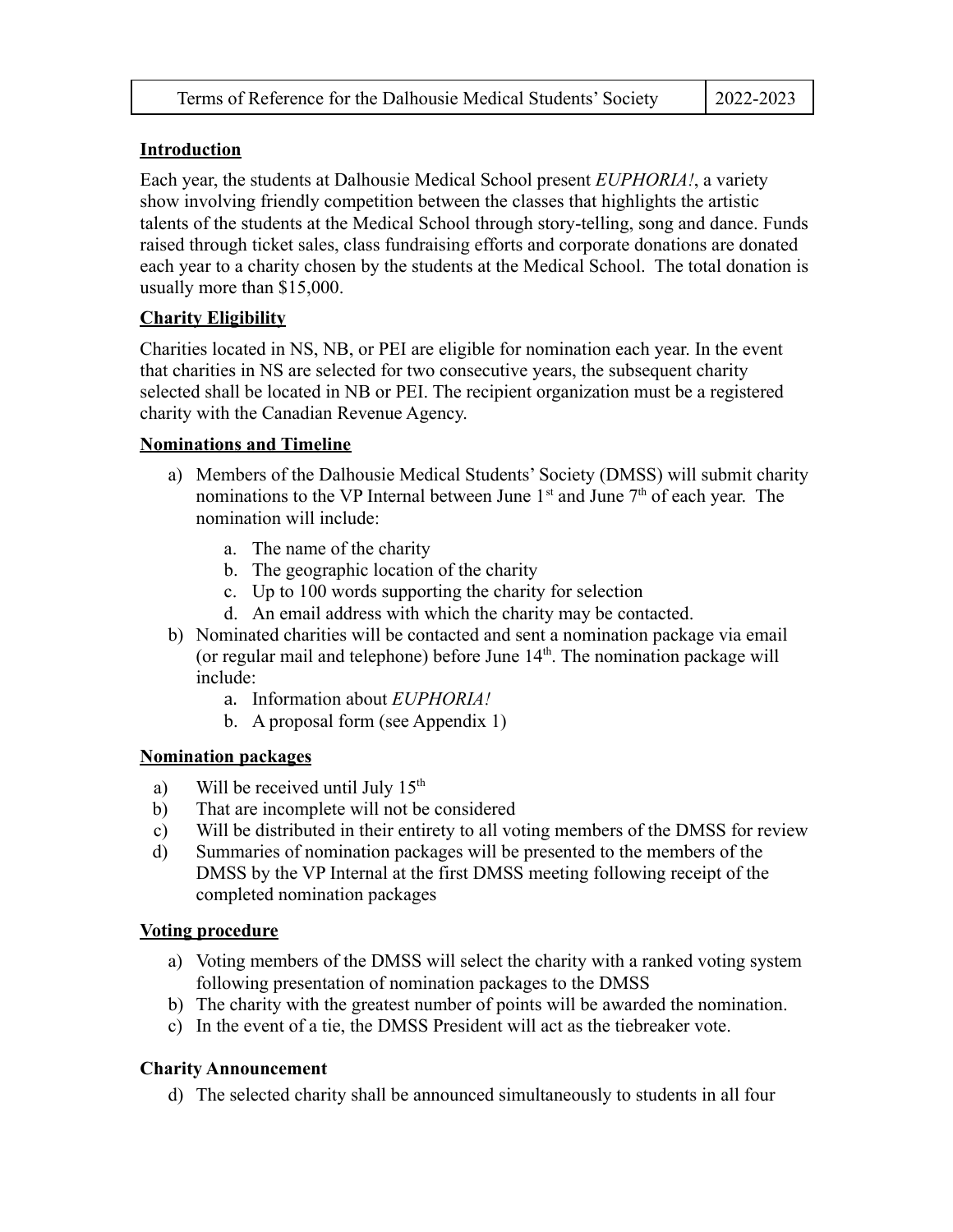| $12022 - 2023$<br>Terms of Reference for the Dalhousie Medical Students' Society |
|----------------------------------------------------------------------------------|
|----------------------------------------------------------------------------------|

medical classes, officially kicking off the fundraising efforts for the given year. a. When possible, this will be during Orientation Week

- e) All students will be informed of the charity selection through email no later than 72 hours following the charity's announcement.
- f) The selected charity shall remain confidential until its announcement to the wider student body.